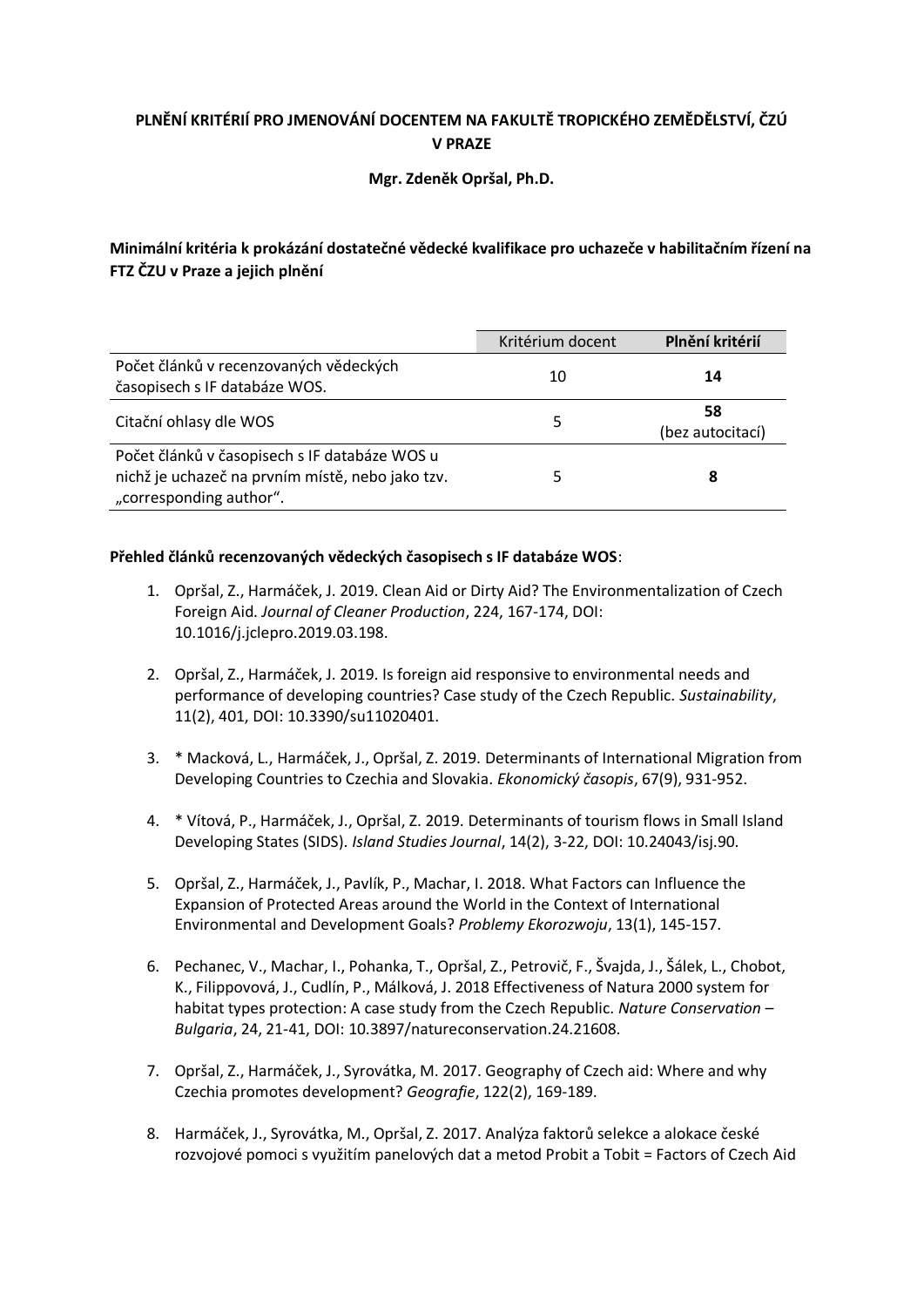Selection and Allocation: Panel Probit and Tobit Analysis. *Politická ekonomie*, 65(2), 179- 197, DOI: 10.18267/j.polek.1135.

- 9. Dytrtová, K., Šarapatka, B., Opršal, Z. 2016. Does Organic Farming Influence Landscape Composition? Two Cases from the Czech Republic. *Agroecology and Sustainable Food Systems*, 40(7), 714-735, DOI: 10.1080/21683565.2016.1186131.
- 10. Opršal Z., Kladivo, P., Machar, I. 2016. The role of selected biophysical factors in long-term land-use change of cultural landscape. *Applied Ecology and Environmental Research*, 14(2), 23-40.
- 11. Pavlík, P., Opršal Z. 2016. Ekosystémové služby a cukrová řepa. *Listy cukrovarnické a řepařské*, 132(5-6), 182-184.
- 12. Opršal, Z. 2015. Biofuel from the perspective of environmental protection. *Listy cukrovarnické a řepařské*, 131(12), 384-386.
- 13. Daněk T., Kiliánová, H., Brus, J., Pechanec, V., Opršal, Z. 2015. Development of Sugar Industry in Haná Region in 19th Century and Its Impact on Landscape Character. Listy cukrovarnické a řepařské, 131(4), 146-149.
- 14. Opršal, Z., Šarapatka, B., Kladivo, P. 2013. Land-use Changes and their Relationship to Selected Landscape Parameters in three Cadastral Areas in the Moravia Region, Czech Republic. Moravian Geographical Reports, 21(1), 41-50

**\* Poznámka:** články č. 3 a 4 v době sestavování tohoto materiálu nebyly zaneseny do databáze WoS (jedná se o čerstvě publikované články). Jejich existence je doložena separáty článků.

#### **Citační ohlasy dle WOS:**

Printscreen z Web of Science:

| <b>Journal Citation Reports</b><br><b>Essential Science Indicators</b><br><b>Web of Science</b><br><b>InCites</b><br><b>EndNote</b><br><b>Kopernio</b><br><b>Publons</b>                                                                                                                                                                                                                                                                                                       |                          |                                    |   |                                     | Sign In $\blacktriangledown$                                 | English $\blacktriangledown$<br>Hein <del>v</del> |                    |
|--------------------------------------------------------------------------------------------------------------------------------------------------------------------------------------------------------------------------------------------------------------------------------------------------------------------------------------------------------------------------------------------------------------------------------------------------------------------------------|--------------------------|------------------------------------|---|-------------------------------------|--------------------------------------------------------------|---------------------------------------------------|--------------------|
| Web of Science                                                                                                                                                                                                                                                                                                                                                                                                                                                                 |                          |                                    |   | <b>C</b> Clarivate<br>Analytics     |                                                              |                                                   |                    |
| <b>Search Results</b><br><b>Search</b>                                                                                                                                                                                                                                                                                                                                                                                                                                         |                          |                                    |   |                                     | Tools $\bullet$ Searches and alerts $\bullet$ Search History |                                                   | <b>Marked List</b> |
| Citation report for 16 results from Web of Science Core Collection between   1945 $\blacktriangledown$ and   2020 $\blacktriangledown$<br>Go<br>You searched for: AUTHOR: (oprsal z)  More<br>This report reflects citations to source items indexed within Web of Science Core Collection. Perform a Cited Reference Search to include citations to items not indexed within Web of Science Core Collection.<br>نا د<br>Save to Excel File<br>v<br><b>Export Data:</b><br>n e |                          |                                    |   |                                     |                                                              |                                                   |                    |
| <b>Total Publications</b>                                                                                                                                                                                                                                                                                                                                                                                                                                                      | <b>PA</b><br><b>Call</b> | h-Index                            | 0 | Sum of Times Cited                  | 0                                                            | <b>Citing articles</b>                            | O                  |
| 16<br>Analyze                                                                                                                                                                                                                                                                                                                                                                                                                                                                  |                          | 4                                  |   | 75                                  | 52                                                           | Analyze                                           |                    |
| 2000                                                                                                                                                                                                                                                                                                                                                                                                                                                                           | 2019                     | Average citations per item<br>4,69 |   | <b>Without self citations</b><br>58 | 44                                                           | Without self citations<br>Analyze                 |                    |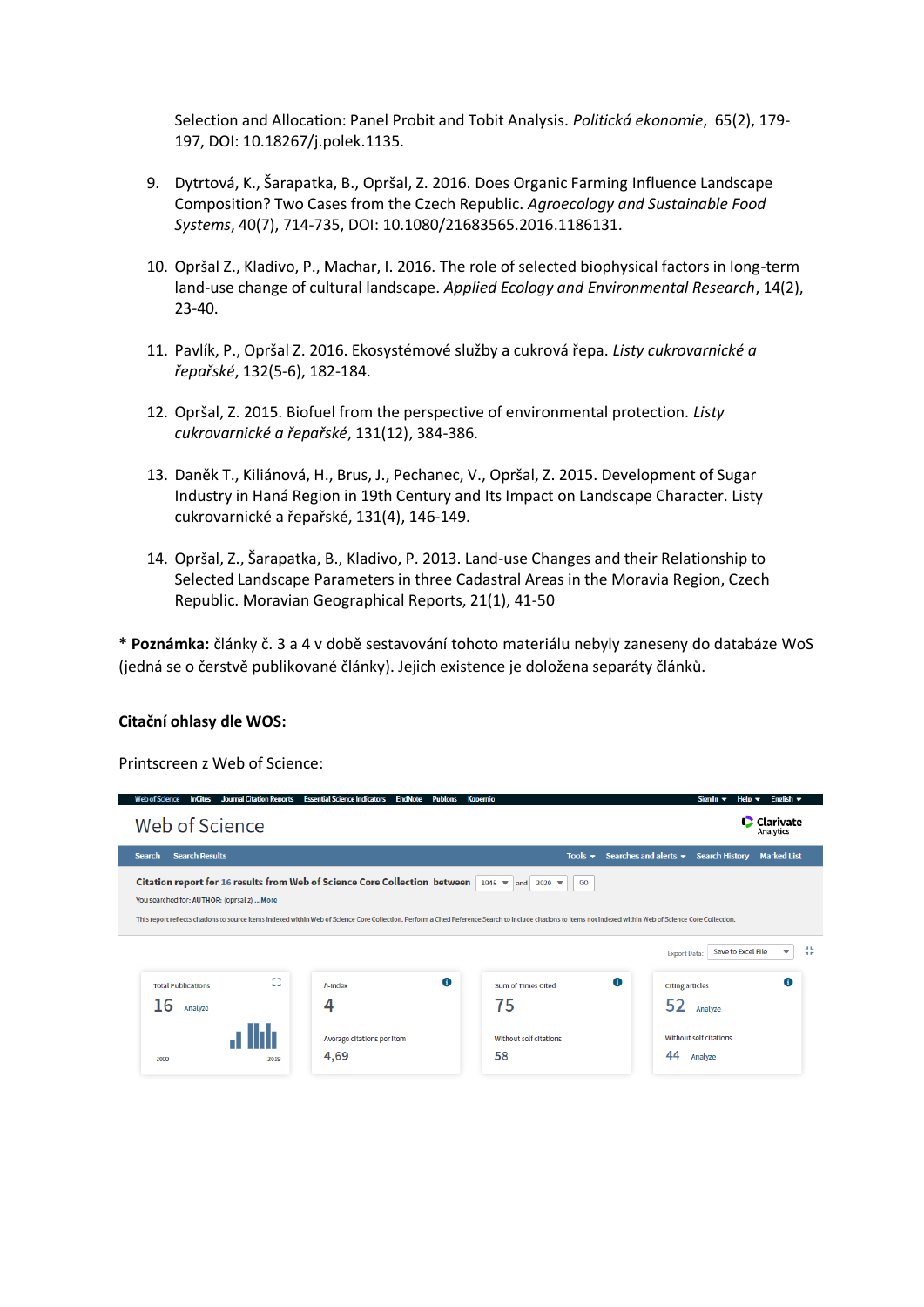**Přehled článků v časopisech s IF databáze WOS u nichž je uchazeč na prvním místě, nebo jako**  tzv. "corresponding author":

- 1. **Opršal, Z**., Harmáček, J. 2019. Clean Aid or Dirty Aid? The Environmentalization of Czech Foreign Aid. *Journal of Cleaner Production*, 224, 167-174, DOI: 10.1016/j.jclepro.2019.03.198.
- 2. **Opršal, Z.**, Harmáček, J. 2019. Is foreign aid responsive to environmental needs and performance of developing countries? Case study of the Czech Republic. *Sustainability*, 11(2), 401, DOI: 10.3390/su11020401.
- 3. **Opršal, Z.**, Harmáček, J., Pavlík, P., Machar, I. 2018. What Factors can Influence the Expansion of Protected Areas around the World in the Context of International Environmental and Development Goals? *Problemy Ekorozwoju*, 13(1), 145-157.
- 4. **Opršal, Z.**, Harmáček, J., Syrovátka, M. 2017. Geography of Czech aid: Where and why Czechia promotes development? *Geografie*, 122(2), 169-189.
- 5. \* Dytrtová, K., Šarapatka, B., **Opršal, Z.** 2016. Does Organic Farming Influence Landscape Composition? Two Cases from the Czech Republic. *Agroecology and Sustainable Food Systems*, 40(7), 714-735, DOI: 10.1080/21683565.2016.1186131.
- 6. **Opršal Z**., Kladivo, P., Machar, I. 2016. The role of selected biophysical factors in long-term land-use change of cultural landscape. *Applied Ecology and Environmental Research*, 14(2), 23-40.
- 7. **Opršal, Z**. 2015. Biofuel from the perspective of environmental protection. *Listy cukrovarnické a řepařské*, 131(12), 384-386.
- 8. **Opršal, Z**., Šarapatka, B., Kladivo, P. 2013. Land-use Changes and their Relationship to Selected Landscape Parameters in three Cadastral Areas in the Moravia Region, Czech Republic. Moravian Geographical Reports, 21(1), 41-50
- \* **Poznámka:** u článku č. 5 Dytrtová, K., Šarapatka, B., Opršal, Z. 2016. Does Organic Farming Influence Landscape Composition? Two Cases from the Czech Republic. *Agroecology and Sustainable Food Systems*, 40(7), 714-735, DOI: 10.1080/21683565.2016.1186131 - jsem veden jako **korespondenční autor** (viz. separáty článků, nebo na stránkách žurnálu [https://www.tandfonline.com/doi/abs/10.1080/21683565.2016.1186131\)](https://www.tandfonline.com/doi/abs/10.1080/21683565.2016.1186131)